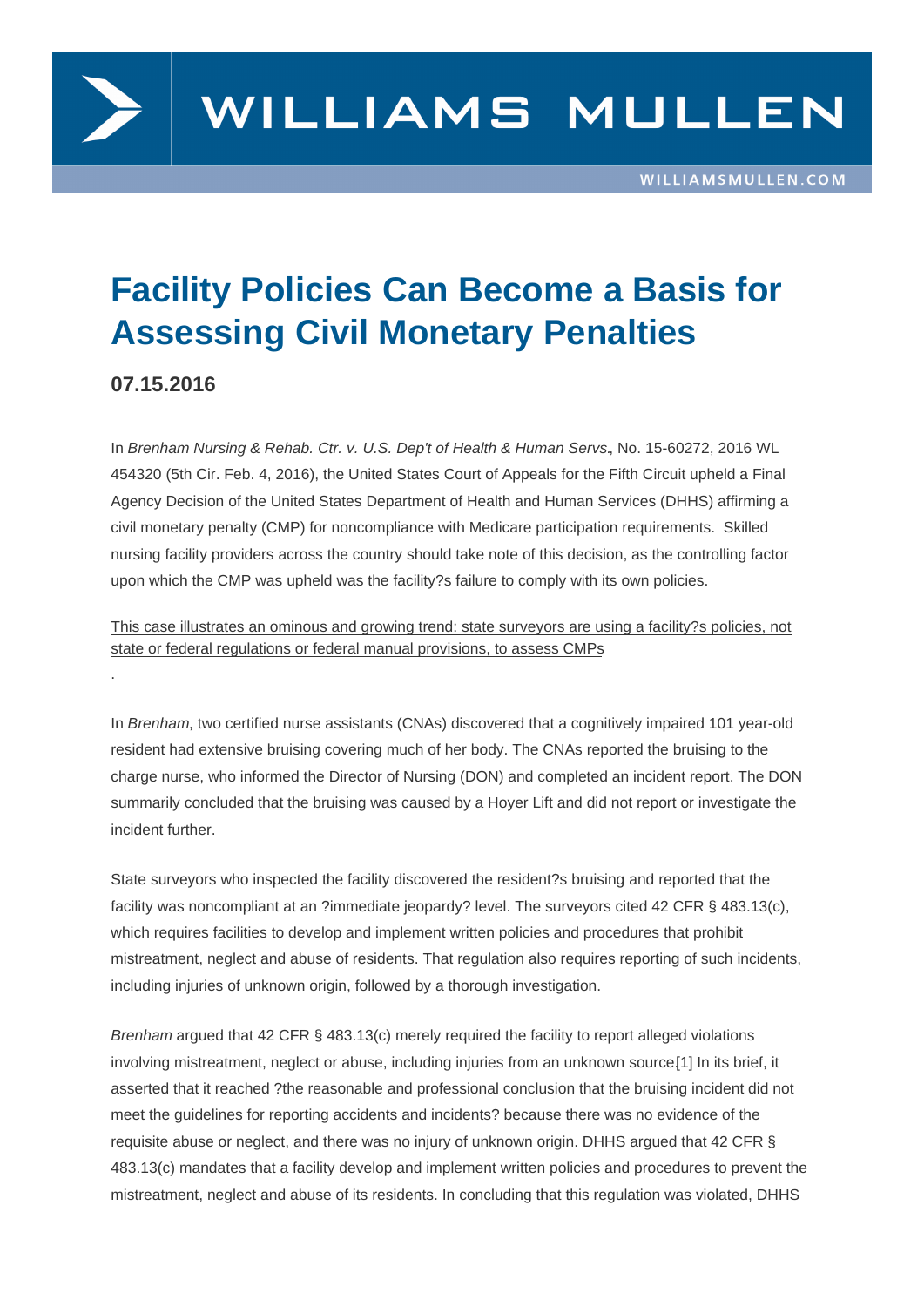The Court?s decision turned on two internal policies that surveyors claimed the facility did not follow. First, the Court found that its ?Accident and Incidents? policy r[equ](/printpdf/44816#_ftn2)ires Brenham to immediately report and investigate suspected neglect or abuse, including ?injuries of an unknown source.? Second, the Court found that ?Facility Abuse? policy required the facility ?to develop and implement a systematic process to investigate allegations of abuse, neglect and/or exploitation so that such events can be accurately and timely investigated and reported to the proper authorities.?[3]

The Court affirmed the DHHS Departmental Appeals Board?s (DAB) conclusion that Brenham was obligated to report and investigate the resident?s bruising as potentially li[nke](/printpdf/44816#_ftn3)d to abuse and neglect because the bruising was an injury of unknown origin. Importantly, the DON?s summary conclusion that the bruising was caused by a Hoyer Lift and did not need to be reported was rejected as a defense, citing as ?undisputed evidence: (1) though Resident 4's bloodwork indicated her blood cell counts were slightly low, Brenham's management ruled out a hematological disorder as a possible cause; (2) CNA Q told surveyors that Brenham's DON instructed her to corroborate the Hoyer Lift causation theory, but CNA Q and CNA R nevertheless denied transferring Resident 4 with a Hoyer Lift; (3) LPN B told surveyors that Hoyer Lift equipment was not present in Resident 4's room; (4) Resident 4's care plan did "not address transfers at all, much less call for use of a Hoyer Lift;" and (5) both Resident 4's physician and Brenham's medical director opined that the bruising should have been reported. Thus, Brenham violated its own policy by not reporting the incident to state officials and not implementing a ?systematic process to investigate? the bruising, which would have led to a different causation conclusion.

This case serves as a clear reminder that facilities must not only have and effectuate their internal policies, but they must write those policies in a manner that is clear and not susceptible of requiring more than state and federal regulations require. Here, the DON?s summary conclusion did not evidence a systematic process of investigation and made it easier to find that the federal requirement ?to investigate thoroughly? was violated.

We expect this decision to be followed broadly. As such, it may be prudent for skilled nursing facility operators to review their policies to be certain that they are properly tailored to ensure that the facility is capable of following them.

> [1] Brenham Nursing & Rehab. Ctr. Petitioner, v. U.S. Dep't of Health & Human Servs., Respondent, 2015 WL 5471575 (C.A.5), 22. [2] Brenham Nursing & Rehab. Ctr., Petitioner, Appellant, v. U.S. [De](/printpdf/44816#_ftnref1)p't of Health & Human Servs., Respondent, Appellee, 2015 WL 6470932 (C.A.5), 37. [\[3\]](/printpdf/44816#_ftnref2) Brenham Nursing & Rehab. Ctr. v. U.S. Dep't of Health & Human Servs., No. 15-60272, 2016 WL 454320, at \*3 (5th Cir. Feb. 4, 2016).